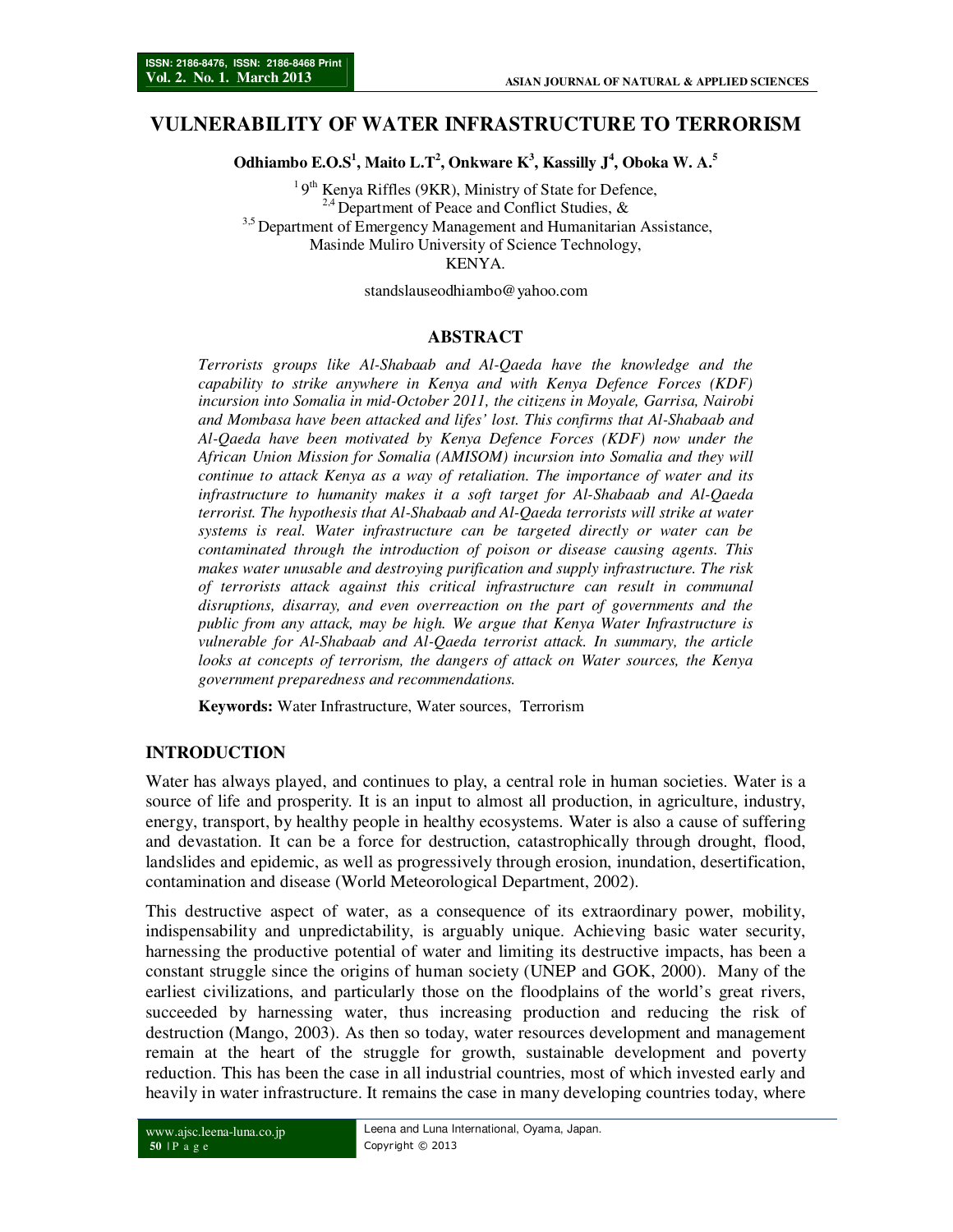investments in water development and management remain an urgent priority (Emerton & Bos, 2004).

In Kenya the challenge of managing their water legacy is almost without precedent. Yet, if these challenges are not met, we believe that sustainable growth and poverty eradication cannot be achieved. Throughout history, water has also been a source of dispute and even conflict between uses and between users at both local and larger scales. As water becomes ever more scarce relative to demand, there are emerging fears of trans boundary waters becoming a source of conflict, constraining growth; conversely, there is also emerging experience of cooperation on trans boundary waters, supporting regional integration as a driver of growth (Republic of Kenya, 2004).

Water is a critical infrastructure that includes ground and surface water sources and mainly reserved in dams and reservoirs. The water is used for home consumptions and needs, industrial and agriculture. Water is a fundamental resource for human and economic welfare and Kenya society depends on complex, interconnected water infrastructure to provide reliable safe water supplies and to remove and treat wastewater (Republic of Kenya, 1999). This infrastructure is vital for human welfare and economic development and it is vulnerable to intentional disruption from terrorism.

According to Gleick (2004) water has been used as a military and political target for over 2,500 years. Water resources and systems are attractive targets because there is no substitute for water. Whether its lack is due to natural scarcity, a physical supply interruption or contamination, a community of any size that lacks sufficient fresh water will suffer greatly. Furthermore, a community does not have to lack water to suffer. Too much water at the wrong time can also lead to death and great damage like in Budalangi and Ahero (Achoka and Maiyo, 2008).

The chance that Al-Shabaab and Al-Qaeda terrorists will strike at water systems is real but not given a high priority by the government and the different water management boards. Water infrastructure can be targeted directly or water can be contaminated through the intentional introduction of poison or disease-causing agents (Kroll, 2006). The damage is done by hurting people, rendering water unusable, or destroying purification and supply infrastructure. Some important water facilities, such as dams, reservoirs and pipelines, are easily accessible to the public at various points. Pipelines are often exposed for long distances. Water and wastewater treatment plants dot our urban and rural landscape. What is less clear, however, is how significant such threats are today, compared with other targets that may be subject to terrorist attack, or how effective such attacks would actually be (Lines, 2002).

Analysis and historical evidence suggest that massive casualties from attacking water systems are difficult to produce, although there may be some significant exceptions. At the same time, the risk of societal disruptions, disarray, and even overreaction on the part of governments and the public from any attack, may be high (Ginsberg *et al,* 2005).

# **METHODOLOGY**

The research employed quantitative and qualitative research methods. Because of the nature of the research topic, the research was formed through the analysis of secondary data and in this respect, extensive library research was done, where journals, internet, newspapers, books, and reports were consulted and studied. According to Bryman (2004) secondary analysis is analysis of data by researchers who will probably not have been involved in the collection of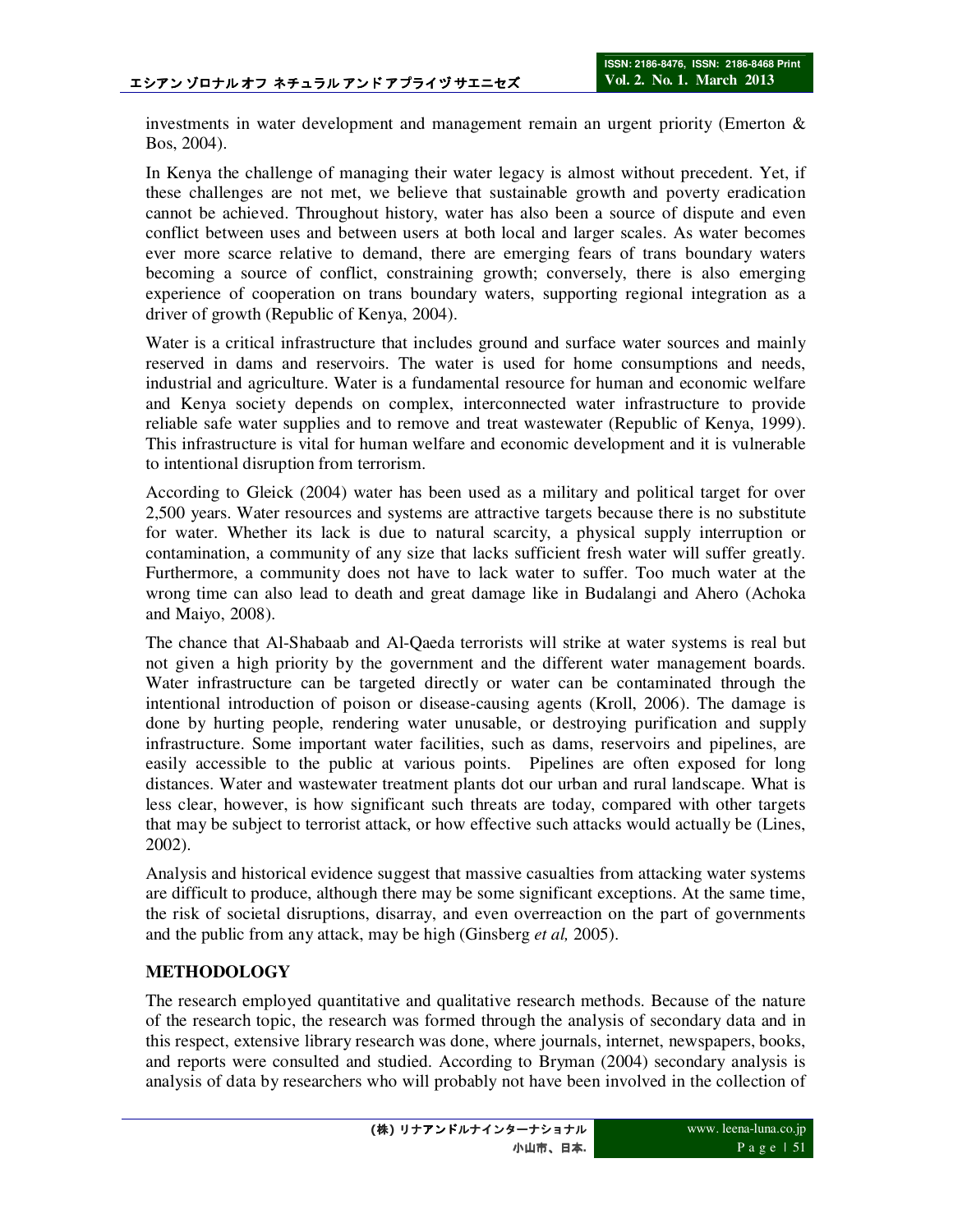data and in addition, is concerned with analyzing already collected data within another study (Sarantakos, 2005).

Secondary analysis allows for the examination of existing data yet can produce new and more detailed information, including the emergence of conclusions that differ to those in the original report (*Ibid,* 297).

The advantages of secondary analysis are that it is high quality data (Bryman, 2001) an additional strength of secondary analysis is quick and easy access to materials as documentary research is largely free of the restrictions and difficulties faced in primary data research, the researchers do not encounter rejection, non-response, bias, or any other respondent-based problems (Sarantakos, 2005).

People in the security and water sector were interviewed and provided primary data. A total of ninety seven (97) people of which sixty seven (67) were security personnel, 47 were from the government agencies and 20 from private security firms' and 30 from water sector people were interviewed.

# **Terrorism and Water Infrastructure**

French Republic coined the term 'terror' as a measure to counter-revolutionaries against the weak government in 1795 and as a policy to protect itself (Sinclair, 2003) and the Bolsheviks used it to legitimize their actions against enemies of the state (Halliday, 2001). Terrorism is a subfield of peace and Conflict Studies that analyses the interactions between states and other actors in their engagement with each other over legitimacy (Onkware *et al,* 2010).

The United Nations General Assembly's Declaration on Measures to Eliminate International Terrorism, set out in its resolution 49/60, stated that terrorism includes "criminal acts intended or calculated to provoke a state of terror in the general public, a group of persons or particular persons for political purposes" and that such acts "are in any circumstances unjustifiable, whatever the considerations of a political, philosophical, ideological, racial, ethnic, religious or other nature that may be invoked to justify them" (UN, 1994).The Federal Bureau of Investigation (FBI) defines terrorism as "the unlawful use of force or violence against persons or property to intimidate or coerce a government, the civilian population, or any segment thereof, in furtherance of political or social objectives"(Emerton & Bos, 2004).

Terrorism is one of the most disputed terms and has no comprehensive definition (Martin, 2006 & Schmid, 2004).Terrorism refer to the deliberate killing of civilians, or to the doing of extensive damage to their property, with the intention of spreading fear through a population and communicating a political message to a third party, usually a government (Waltzer, 2002). Challenges of defining "terrorism", especially in the context of water systems, is provided by (Gleick, 2006). This elusiveness reflects the fact that the meaning of the term terrorism remains contested. It can be used in relation to violence by states against their subjects, sometimes referred to as 'enforcement terrorism' or 'terrorism from above' (Bloom, 2005).

It can be used more broadly to describe violent actions in a civil war or other conflict. It can also describe isolated acts of violence separate from a situation of war, intended to cause terror rather than contribute to a broader conflict. By extension, this type of terrorism can refer to acts of violence carried out internationally, in a third country apart from the location of its political cause (Mwakio, 2011).

"Terrorism means premeditated, politically motivated violence perpetrated against noncombatant targets by sub-national groups or clandestine agents, usually intended to influence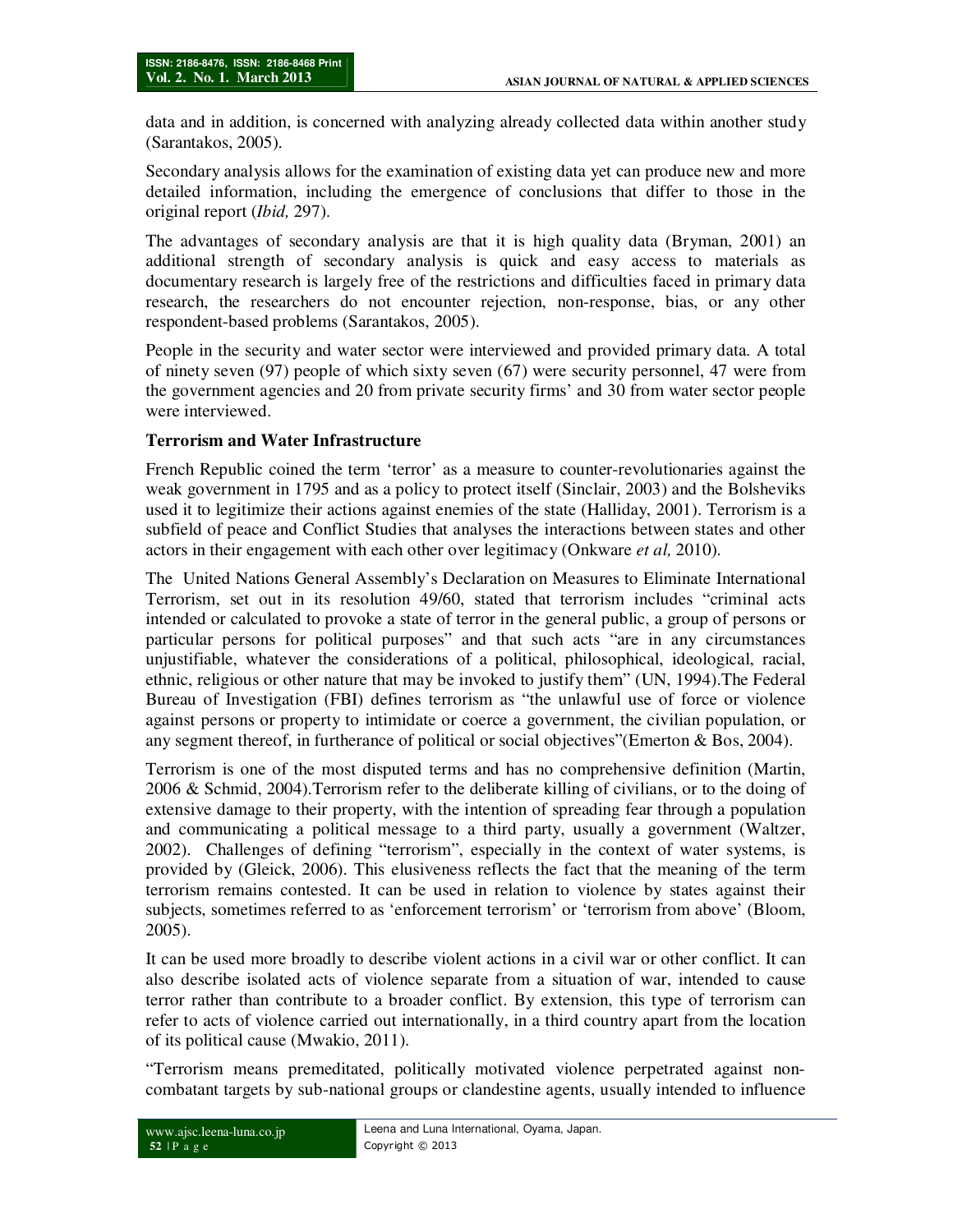an audience." The definitions focus on motive the "furtherance of political or social objectives". Such motives include religious, cultural, economic or psychological factors. Increasingly important, however, is the question of targets (Kroll, 2006).

In traditional discussions about terrorism, targets are usually governments, political figures, objects of economic or social significance, or random civilians. But the motives and targets can include environmental and ecological resources such as water and built water systems. The social and cultural value and importance of water systems also make them attractive targets. By calling attention to the inability of governments to protect vital symbols of civilization, terrorists can raise doubts about controlling authorities (Gleick, 2006). "The relatively high efficiency of terrorism derives from its symbolic nature. If the terrorist comprehends that he is seeking a demonstration effect, he will attack targets with a maximum symbolic value." There are few natural resources with more symbolic power than water (Thornton, 1964).

# **Precedence of Water Terrorism**

As an example of the economic and human chaos even moderate disruption or contamination might cause, an outbreak of Cryptosporidium in Milwaukee in 1993 killed over a hundred people, affected the health of over 400,000 more (MacKenzie et al., 1994) and cost millions in lost wages and productivity. That outbreak, completely unrelated to terrorism, gives some sense of the vulnerability of modern water systems to similar undetected, intentionally caused, contamination events (Smith, 1994).

Water resources have been used as a target and tool of war and terrorism (Gleick, 1993, 2004). Water resources or systems can be used as delivery vehicles to cause violence to a human population. Water supplies can be poisoned; dams can be destroyed to harm downstream populations. The recorded history of attacks on water systems goes back 4,500 years ago, when Urlama, King of Lagash from 2450 to 2400 BC, diverted water from this region to boundary canals, drying up boundary ditches to deprive the neighboring city state of Umma of water. His son II later cut off the water supply to Girsu, a city in Umma (Ginsberg et al, 2005).

In an early example of biowarfare (or bioterrorism, depending on one's understanding of "states" and "governments" at the time) Solon of Athens besieged Cirrha around 600 BC for a wrong done to the temple of Apollo and put the poison hellebore roots (or rye ergot – reports differ) into the local water supply. This reportedly caused the Cirrhaeans to become violently ill and facilitated the subsequent capture of the city (Eitzen & Takafuji, 1997).

In the 1840s and 1850s, groups attacked small dams and reservoirs in the eastern and central USA because of concerns about threats to health and to local water supplies. Between 1907 and 1913, farmers in the Owens Valley of California repeatedly dynamited the aqueduct system being built to divert their water to the growing city of Los Angeles (Reisner, 1993).

The first reported attack of the Palestinian National Liberation Movement, Al-Fatah, was in 1965 on the diversion pumps of the Israeli national water carrier (Naff & Matson, 1984). In 2001, Palestinians attacked and vandalized water pipes leading to the Israeli settlement of Yitzhar to try to force the Israelis out of the settlement. Around the same time, Palestinians accused Israel of destroying a water cistern, blocking water tanker deliveries and attacking materials for a wastewater treatment project (Israel Line, 2001a,b; ENS, 2001). Rivers and water supply infrastructure such as reservoirs can be especially vulnerable to this type of terrorism, since they are publicly accessible in many places (Smith, 1994).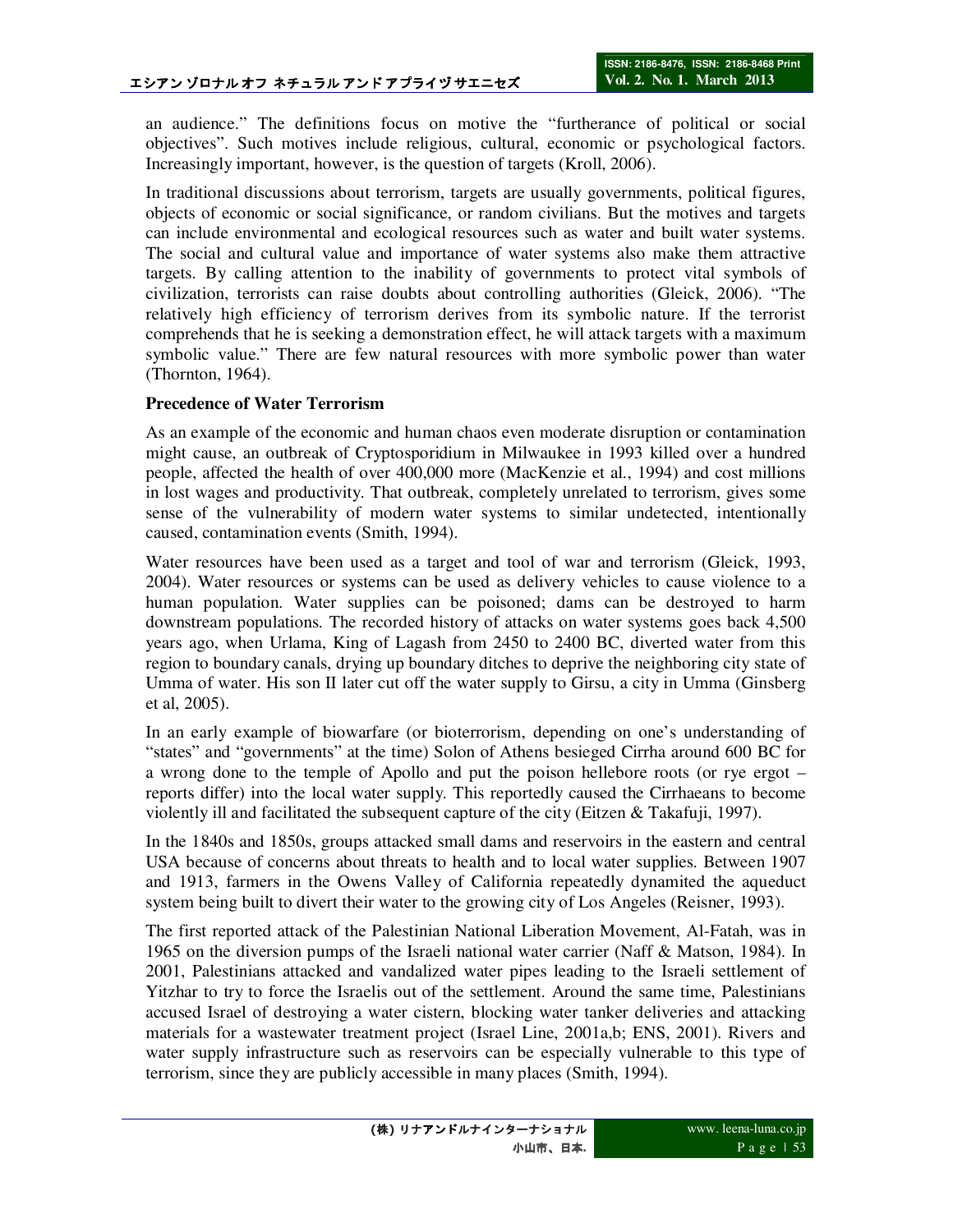In July 1999, engineers discovered an unexploded bomb in a water reservoir near Pretoria, South Africa. The bomb, which had malfunctioned, would have been powerful enough to deprive farmers, a nearby military base and a hydrological research facility of water (Pretoria Dispatch Online, 1999). In 2000, a simulated terrorist attack on the Lake Nacimiento Dam caused some local panic in central California until the media was belatedly notified that the situation was merely a disaster preparedness drill (Gaura, 2000).

Motives for such attacks can be economic as well as political. In July 2000, workers at the Cellatex chemical plant in northern France dumped 5000 liters of sulfuric acid into a tributary of the Meuse River when they were denied workers' benefits. Whether they were trying to kill wildlife, people, both or neither is unclear, but a French analyst pointed out that this was the first time "the environment and public health were made hostage in order to exert pressure, an unheard-of situation until now" (Christian Science Monitor, 2000).

More recently, a series of events in India, Pakistan, the Persian Gulf and the Middle East have reaffirmed the attractiveness of water and water systems as targets for terrorists in a wide range of unrelated conflicts and disputes. The major water pipeline to Baghdad was attacked in 2003 (Waterman, 2003). The same year, Al-Qaida threatened US water systems in a call published in a Saudi Arabian magazine: "Al-Qaida does not 'rule out the poisoning of drinking water in American and Western cities'" (Associated Press, 2003; Waterman, 2003). In 2004, twelve Indian security forces were killed by an explosive device planted in an underground water pipe during a "counter-insurgency operation in Khanabal area in Anantnag district" (TNN, 2004).

# **Vulnerability of Water Infrastructure to Terrorist Attack**

The most traditional form of water-related terrorism involves physical attacks on water infrastructure specifically water-supply dams and pipelines. One such attack might target a large hydroelectric dam on a major river or a major water supply system for a city (Lines, 2002).Terrorists equipped with a relatively small conventional explosive might not be able to cause serious structural damage to a massive dam, which is, after all, usually a giant block of rock, earth or concrete. But the adverse consequences of a major dam failure make the risk worth both assessing and reducing. A major dam failure can kill thousands of people and even more modest damage might interrupt power generation or affect some other important water system operation. Some natural disasters involving water infrastructure offer insights into the risks of water-related terrorism (Ginsberg *et al*, 2005).

In 1975, the Banqiao and Shimantan dams on tributaries of the Huang He (Yellow) River in China failed in sequence, contributing to the subsequent destruction of dozens of lower dams and the deaths of 85,000 people. The famous Johnston Flood of 1889 killed more than 2,200 people when the collapse of a poorly built dam sent a massive wall of water through the poor steel town of Johnston, Pennsylvania. At least 400 people died in California in 1928 when the Saint Francis dam failed in San Francisquito Canyon (Yi, 1998).

Worldwide, millions of people live in the floodplains below large dams and reservoirs. In addition to the potential loss of life, there are also secondary impacts including water quality problems, loss of freshwater supply and hydroelectric power, damage to property and commercial fisheries, and recreation losses (Waterman, 2003). Water systems have particularly vulnerable points, such as single large pipelines, pumping plants or treatment systems. The bombing of the major water pipeline entering Baghdad in 2003 highlights such vulnerabilities (Tierney & Worth, 2003).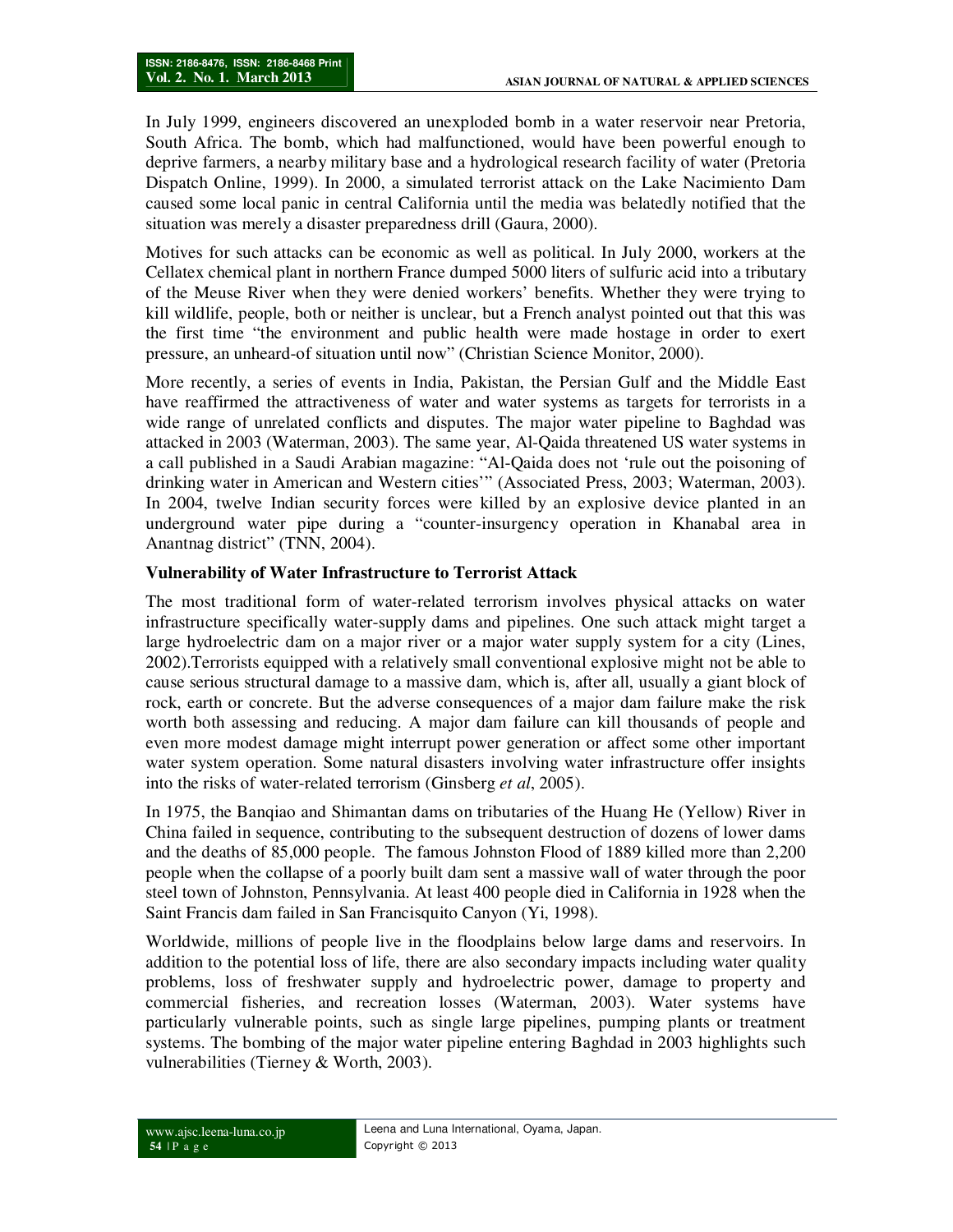# **Responding To the Threat of Water-Related Terrorism**

No easy estimate of the true risk of water-related terrorism is possible. The fact that there are numerous examples of actual and planned attacks on water systems in the past suggests that the risk is real. What is more challenging is evaluating both the probability of future attacks and their consequences – the separate components of calculating risk (Gaura, 2000).

In the absence of any definitive assessment of risk, however, it is vital to both understand vulnerabilities and to put in place measures to reduce those vulnerabilities and ultimately the overall risk. This can be done by reducing the probability of water-related terrorism, the consequences of an attack should one occur, or both. Addressing the probability requires a wide range of actions, from reducing the fundamental motivation for terrorist attacks to limiting the vulnerability of water resources and systems through selective and focused efforts of protection and detection (Hoover, 1941).

Addressing the consequences of attacks requires putting in place an array of responses suitable for different kinds of events. This can include responses like rapid repair teams to fix infrastructure, the development of redundant delivery and treatment systems, and preparing the health system promptly to detect and treat water-related illnesses (Kroll, 2006).

#### **CONCLUSIONS**

There is a long history of water-related violence and conflicts, including what must be categorized as environmental terrorism targeting water resources and infrastructure. The threat of future attacks is real, and the plans for responding to such attacks appear to be inadequate. The actual risks of serious human health consequences are highly clear, given the simple nature of our developing water systems, the inadequate protections in place to identify and eliminate biological and chemical contaminants and the attractiveness and vulnerability of other targets.

These protections must be strengthened in areas where clear risk assessments indicate high vulnerability, especially where critical infrastructure is exposed or where rapid monitoring can provide time for effective response. It is vital that sensitive water systems be protected through a combination of improved physical barriers, more extensive real-time chemical and biological monitoring and treatment and the development of smart and integrated response strategies at all levels.

Among the best defenses against terrorist threats to water systems are public confidence in water management systems, rapid and effective water quality monitoring, and strong and effective information dissemination.

New tools for communicating with water users may be valuable in countering the threat of water-related terrorism and ensuring public confidence and calm. Such tools will also have value during natural disasters and accidents. It is equally important, however, that the risks not be exaggerated, so that limited financial resources can be spent efficiently and effectively, and so that the public is not made fearful of risks that are low or manageable. The best approaches will require careful assessment of both the probability and the consequences of attacks. By evaluating both, it will be easier to identify vulnerabilities and put in place appropriate and measured responses to those vulnerabilities.

#### **RECOMMENDATIONS**

Based on a review of water Infrastructure management in Kenya, the following recommendations focus on ways that could improve upon current practices, and thus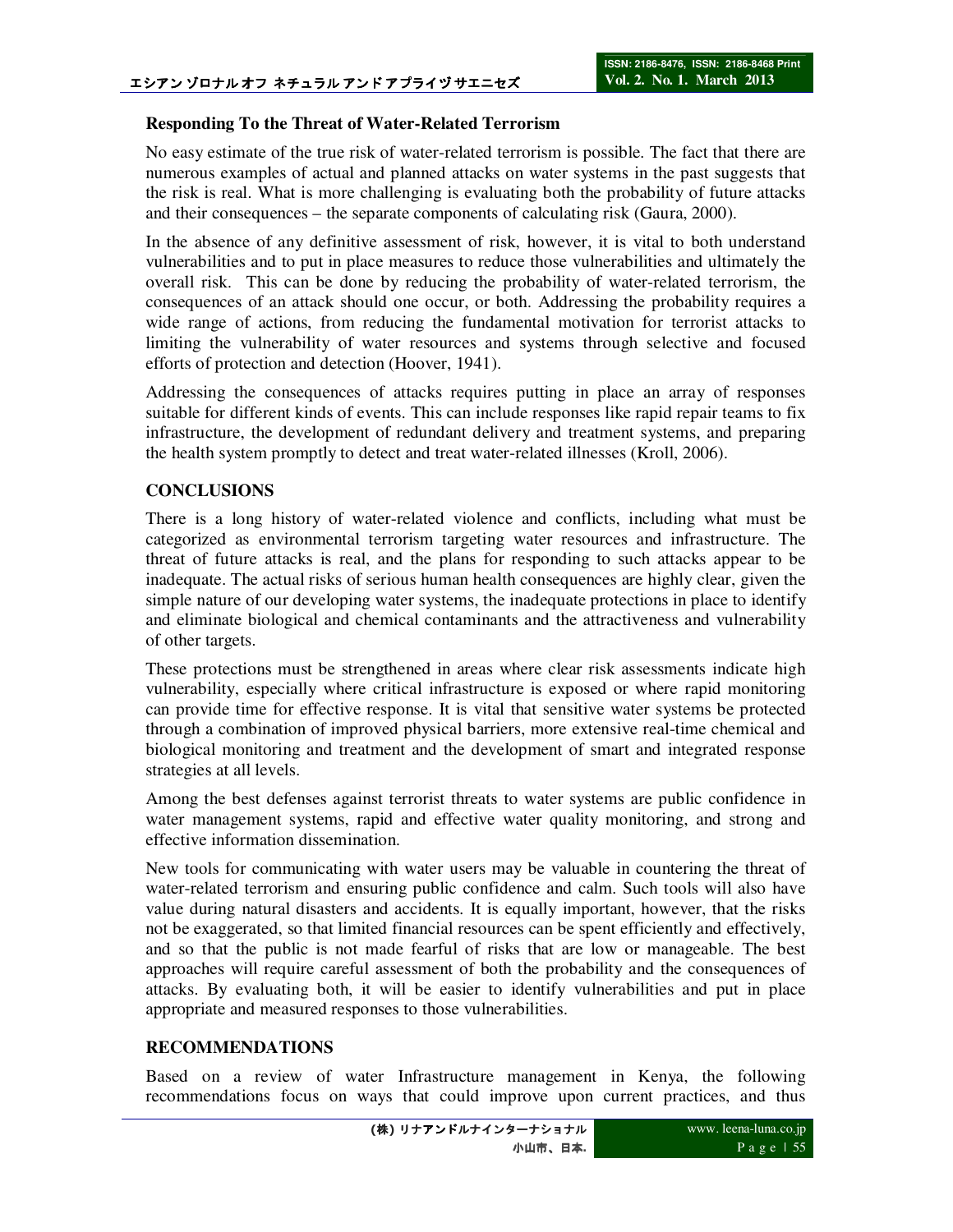strengthen the role that water Infrastructure management plays in protecting the long-term security of drinking water supplies.

# **The Protection of Drinking Water Sources Should Be Recognized As a Permanent and Integral Part of a Long-Term, Secure Water Supply Strategy**

Source protection represents the first layer in a multiple defense system for ensuring that clean water is available to all water users. Source protection is especially vital to water users, such as rural residents and businesses, whose geographic location and low water usage afford those few alternative drinking water supply options and may limit the economic viability of employing end of- pipe treatment measures. Source protection programs are consistent with practices being adopted by water supply agencies in other international jurisdictions.

# **Denying Physical Access**

Perhaps the most fundamental action that can be taken to protect water systems is to limit or deny physical access to vulnerable points. Sometimes this may be as easy as locking gates or buildings, or reducing public access to sensitive locations. Reduced access to some dams and pumping plants and blocked off some roads close to water reservoirs. Many water agencies have stationed guards at "critical sites" (Center for Defense Information, 2002).

Among the recommendations for reducing the physical risk to infrastructure are:

- 1. Facilities (treatment plants, reservoirs, dams, storage facilities, pumping plants, intake facilities and control systems) should be identified and inventoried. Physical access to those most critical to operations, or most vulnerable to attack, should be controlled.
- 2. Access to water distribution maps and facility plans should be controlled when there is a clear security risk.
- 3. Lighting, surveillance cameras and motion detectors should be installed in appropriate places.
- 4. On-site water treatment chemicals should be kept in secure facilities and they should be inventoried on a regular basis. This approach is not possible, given the vast exposed length of pipelines or aqueducts, or the public uses of lakes, reservoirs, rivers and land. As a result, limiting physical access is an important, but not sufficient approach.

#### **Detection and Protection Challenges**

Unlike more traditional weapons used by terrorists, water-related threats pose some special challenges in the areas of detection and response. Attack on a water system may be done surreptitiously through the introduction of a chemical or biological agent. In this case, unless immediate publicity is an objective of the attack, the first evidence may be increased incidences of sickness and death. Identifying the nature of the illness, the source of the contamination and then identifying and quantifying the specific threat could take a substantial amount of time. Security measures such as more extensive monitoring of pipelines, water supplies or more guards at power plants – will be expensive and mean higher costs for consumers. Nevertheless, it seems clear that some such measures will be required.

#### **Early Warning Systems (EWS)**

"Early warning" monitoring systems can help to identify contamination events early enough to permit an effective response. It must be easy to install and operate, provide continuous monitoring and result in rapid notification of an event. Continuous monitoring reduces the likelihood that contamination events will be missed. The development of standard monitoring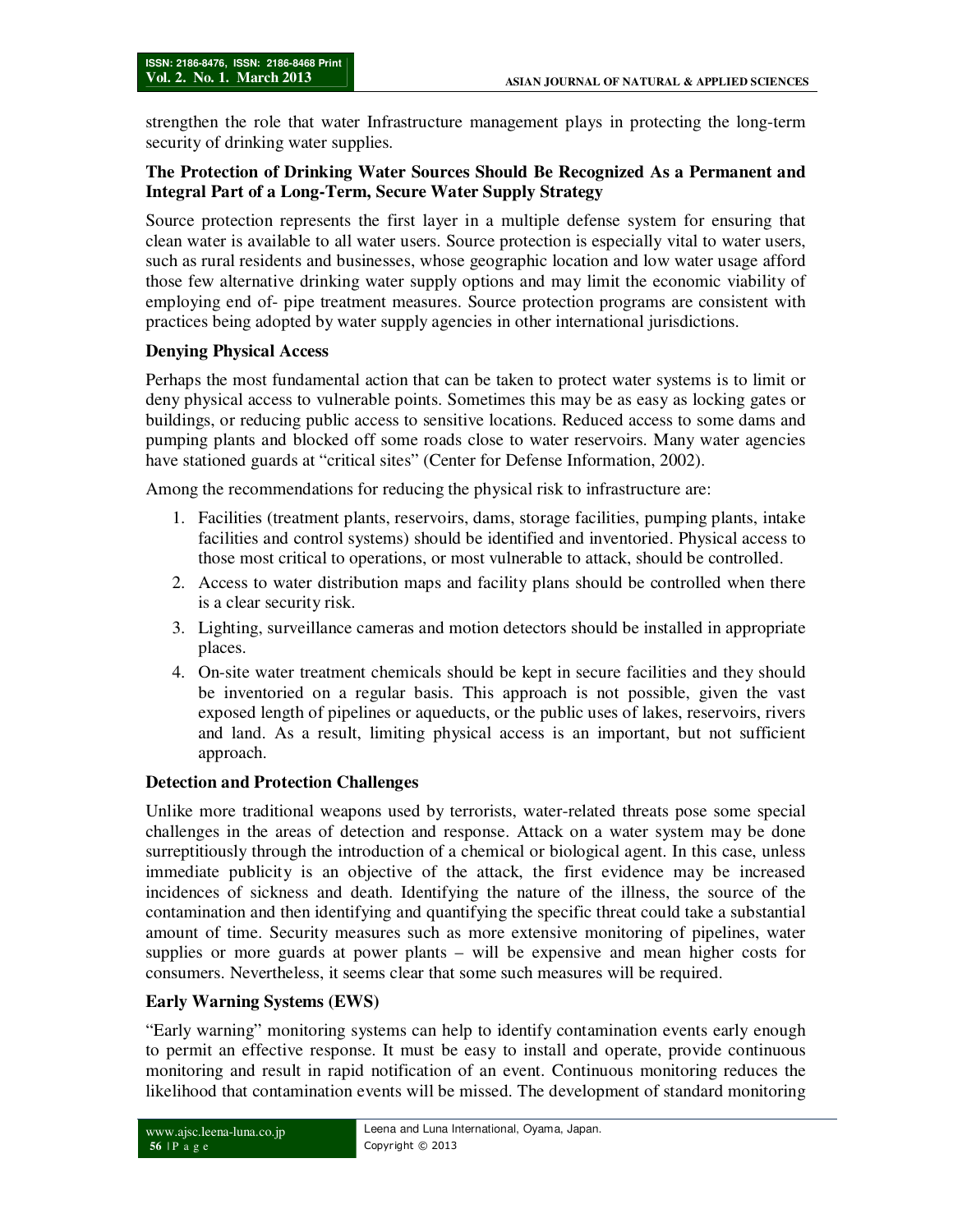systems would reduce cost, permit sharing among users and facilitate repair and replacement (Foran & Brosnan, 2000). New and developing technologies are being developed rapidly to detect pathogens in real time, both in source water and water distribution systems (US EPA, 2005).

# **Public and Governmental Responses**

It is extremely unlikely that physical barriers, early warning systems and other preventative measures will be adequate to prevent all attacks. It is also possible that threats alone will trigger reactions. A threat to a drinking water system, whether real or a hoax, may cause as much of a problem as an actual terrorist act. As a result, it is vital to develop tools and advanced plans to respond to both real and threatened events.

Responses may include public advisories, temporary shutdown of the system, identification and use of alternative water supplies, chemical and biological treatment and disinfection, additional data gathering or monitoring, epidemiologic studies, health interventions or some combination of these actions. Responses to actual events will depend on the nature of the attack, the population affected and characteristics of the water system itself.

A key component to the success of any response will be the advance preparation of a process or plan that provides guidelines for all appropriate stakeholders, including water users, emergency responders and law enforcement agencies, water utility staff and community leaders and local media. Such a plan should be considered part of comprehensive emergency planning for a variety of threats to public health, both waterborne and non-waterborne.

# **REFERENCES**

Achoka., Judith, S. K. & Julius, M. (2008). Horrifying disasters in western Kenya; Impact oneducation and national development. *Educational Research and Review,* Vol. 3 (3), pp. 154-161, May, 2008 Available online at http://www.academicjournals.org/ERR ISSN 1990-3839 © 2008 Academic Journals.

Associated Press (2003). Water targeted. *Magazine Reports.* AP, 29 May 2003.

- Bloom, M. (2005). *Dying to Kill: The Global Phenomenon of Suicide Terror*. New York: Columbia University Press, pp. 98.
- Bryman, A. (2001). *Social Research Methods*. Oxford: Oxford University Press.
- Bryman, A. (2004). *Social Research Methods,* Edition 2, Oxford: Oxford University Press.
- Cane, M. A., Zebiak, S. E. & Dolan, S.C. (1986). *Experimental forecast of El Niño.* Nature 321: 827-832.
- Center for Defense Information (CDI) (2002). Securing US Water Supplies. Center for Defense Information, Washington DC, http://www.cdi.org/terrorism/water-pr.cfm, 19 July 2002.

Christian Science Monitor (2000). *Ecoterrorism as negotiating tactic*. 21 July 2000, p. 8.

- Eitzen, E. M. & Takafuji, E. T. (1997). *Historical overviewof biologicalwarfare*. In Textbook of MilitaryMedicine,MedicalAspects of Chemical and Biological Warfare. The Office of The Surgeon General, Department of the Army, USA, pp. 415–424.
- Emerton, L. & Elroy, B. (2004). Value: Counting Ecosystems as Water Infrastructure. Gland: IUCN.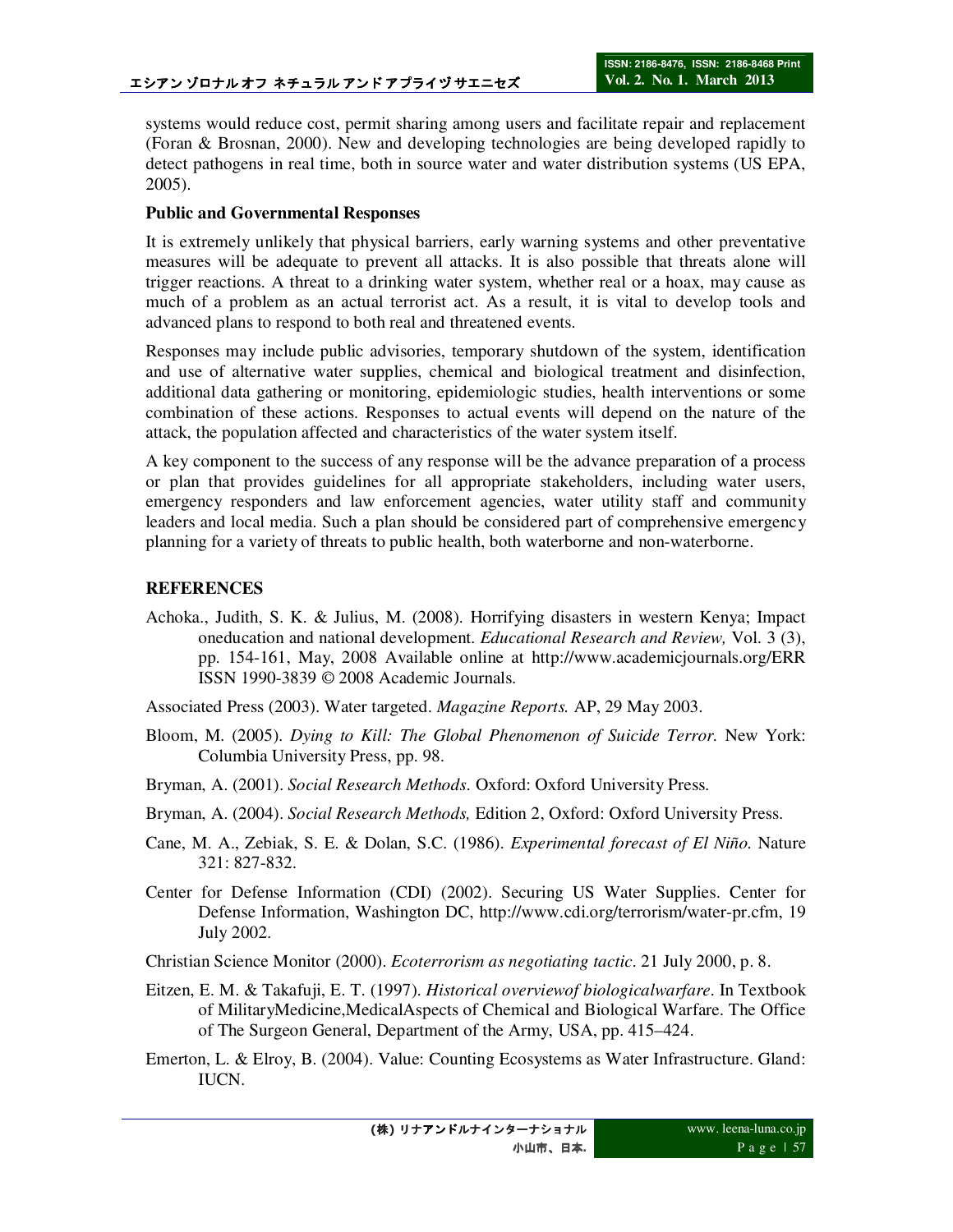- ENS Environment News Service (2001). Environment a weapon in the Israeli–Palestinian conflict. February 5, 2001, http://www.ens-newswire.com/ens/feb2001/2001-02-05- 01.asp.
- Foran, J. A. & Brosnan, T. M. (2000). Early warning systems for hazardous biological agents in potable water. Environmental Health Perspectives, 108(10) (October) http://ehp.niehs.nih.gov/realfiles/docs/2000/108p993-995foran/foran-full.html.
- Gaura, M. A. (2000). Disaster Simulation Too Realistic Media fooled by 'news' of terrorist attack. San Francisco Chronicle, 27 October 2000, A1, A23. http://sfgate.com/cgibin/article.cgi?f=/c/a/2000/10/27/MN1002CH.DTL&hw=dam&s  $n=001\&$  sc=1000.
- Ginsberg M., Hoch, V. & Kroll, D. (2005). Terrorism and the security of water distribution systems. *Sword and Ploughshares.* January.
- Gleick, P. H. (1993). *Water and conflict*. International Security, 18(1), 79–112, (Summer 1993).
- Gleick, P. H. (2004). *The water conflict chronology.* In The World's Water 2004–2005: The Biennial Report on Freshwater Resources. Gleick, P. H. (ed.). Covelo, CA: Island Press, pp. 234–255.
- Gleick, P. H. (2006). Water and terrorism. In The World's Water 2006–2007. The Biennial Report on Freshwater Resources. Gleick, P. H. (ed.). Covelo, CA: Island Press, (in press).
- Halliday, F. (2001). *Two Hours That Shook The World: September 11, 2001*, Causes and Consequences. London: Saqi.
- Hoover, J. E. (1941). Water supply facilities and national defense. *Journal of the American Water Works Association.* 33:11:1861.
- Israel, L. (2001a). Palestinians loot water pumping center, cutting off supply to refugee camp. Israel Line (http://www.israel. org/mfa/go.asp?MFAH0dmp0), downloaded 5 January 2001, http://www.mfa.gov.il/mfa/go.asp?MFAH0iy50.
- Kroll, D. (2006). *Securing the Water Supply. Protecting a Vulnerable Resource*. Tulsa : PennWell Publishers.
- Lines, A. (2002). *Daily Mirror*. "Al Qaeda: We'll Kill 4 Million More Americans" 14 June 2002.
- MacKenzie et al., (1994). A massive outbreak in Milwaukee of Cryptosporidium infection transmitted through the public water supply. *New England Journal of Medicine*, 331(3), 161–167.
- Mango, T. (2003).*The issue of Floods in Budalangi division*, (Report for Budalangi floods stakeholders forum, September 10th-11th, 2003), Budalangi-Kenya: pp. 1-12.
- Martin, G. (2006). *Understanding Terrorism: Challenges,* Perspectives, and Issues, 2nd edn. California:Sage Publications, Thousand Oaks
- Mwakio, P. (2011). *Instability in Somalia affecting regional tourism* Balala. Retrieved October 11, from http://www.standardmedia.co.ke.
- Naff, T. & Matson, R. C. (eds) (1984). Water in the Middle East: *Conflict or cooperation*? Colorado: Westview Press, Boulder